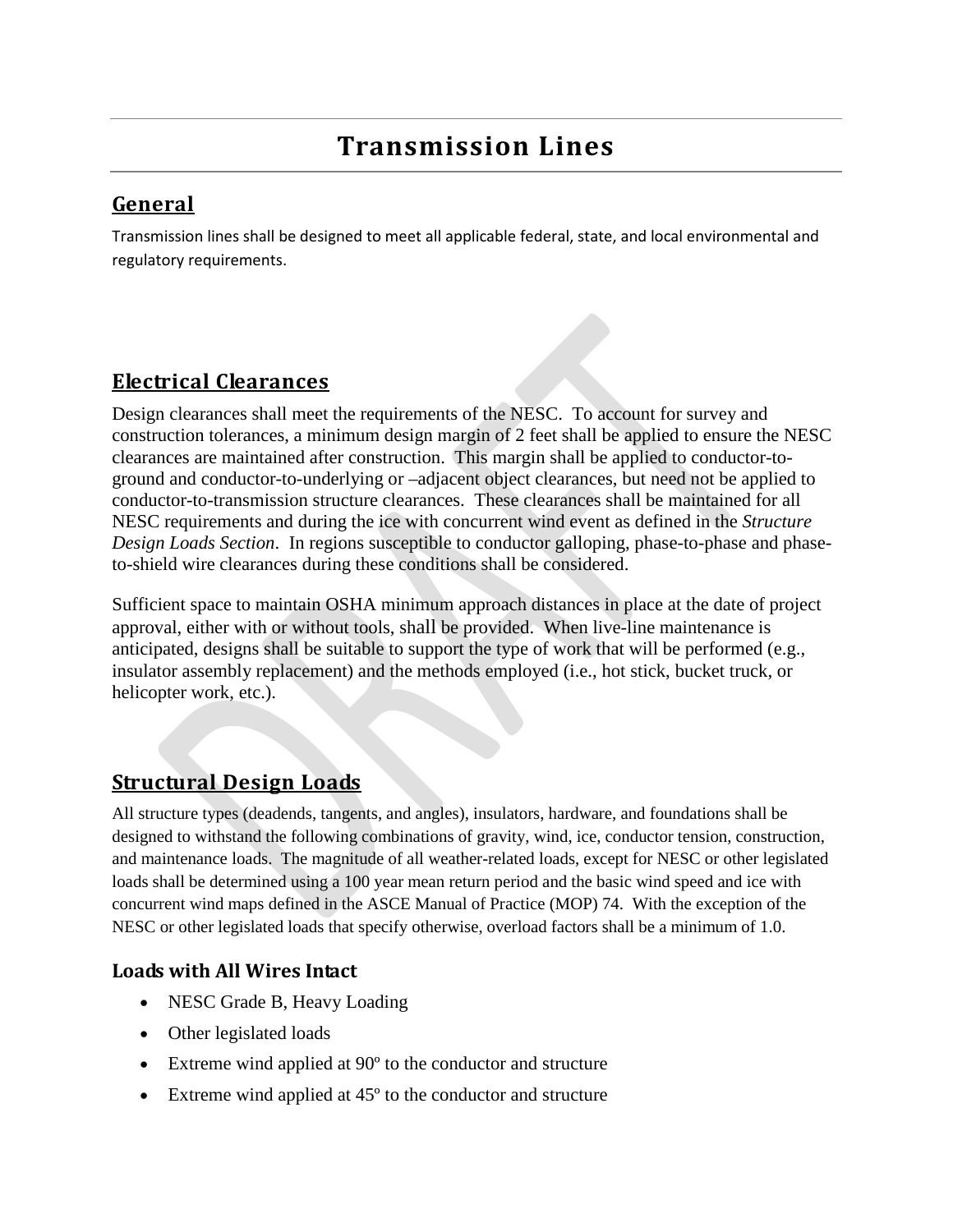- Ice with concurrent wind
- Extreme ice loading

### **Unbalanced Loads (applies to tangent structures only)**

- Longitudinal loads due to unbalanced ice conditions, considering  $1/2$ " radial ice, no wind in one span, no ice on adjacent span, with all wires intact at 32º Fahrenheit final tension. This load case does not apply to insulators; however, insulators must be designed such that they do not detach from the supporting structure.
- Longitudinal loads due to one broken ground wire or one phase position (the phase may consist of multiple sub-conductors). For single conductor phases, use 0" ice, 70 mph wind,  $0^{\circ}$  F and for multi-bundled phases use no wind,  $60^{\circ}$  F. Alternatively, for lines rated below 200 kV, provide stop structures at appropriate intervals to minimize the risk of cascading failures. This load case does not apply to insulators; however, insulators must be designed such that they do not detach from the supporting structure.

#### **Construction and Maintenance Loads**

• Construction and maintenance loads shall be applied based on the recommendations of *ASCE MOP 74.*

## **Structure and Foundation Design**

Structures and foundations shall be designed to the requirements of the applicable publications:

- *ASCE Standard No. 10, Design of Latticed Steel Transmission Structures*
- *ASCE Standard No. 48, Design of Steel Transmission Pole Structures*
- *ASCE Manual No. 91, Design of Guyed Electrical Transmission Structures*
- *ASCE Manual No. 104*, *Recommended Practice for Fiber-Reinforced Polymer Products for Overhead Utility Line Structures*
- *ASCE Manual No. 123, Prestressed Concrete Transmission Pole Structures*
- *ANSI 05-1, Specifications and Dimensions for Wood Poles*
- *IEEE Std. 751, Trial-Use Design Guide for Wood Transmission Structures*
- *ACI 318 Building Code Requirements for Structural Concrete and Commentary*

Proper clearances with design margins shall be maintained under deflected structure conditions.

A geotechnical study shall be the basis of the final foundation design parameters.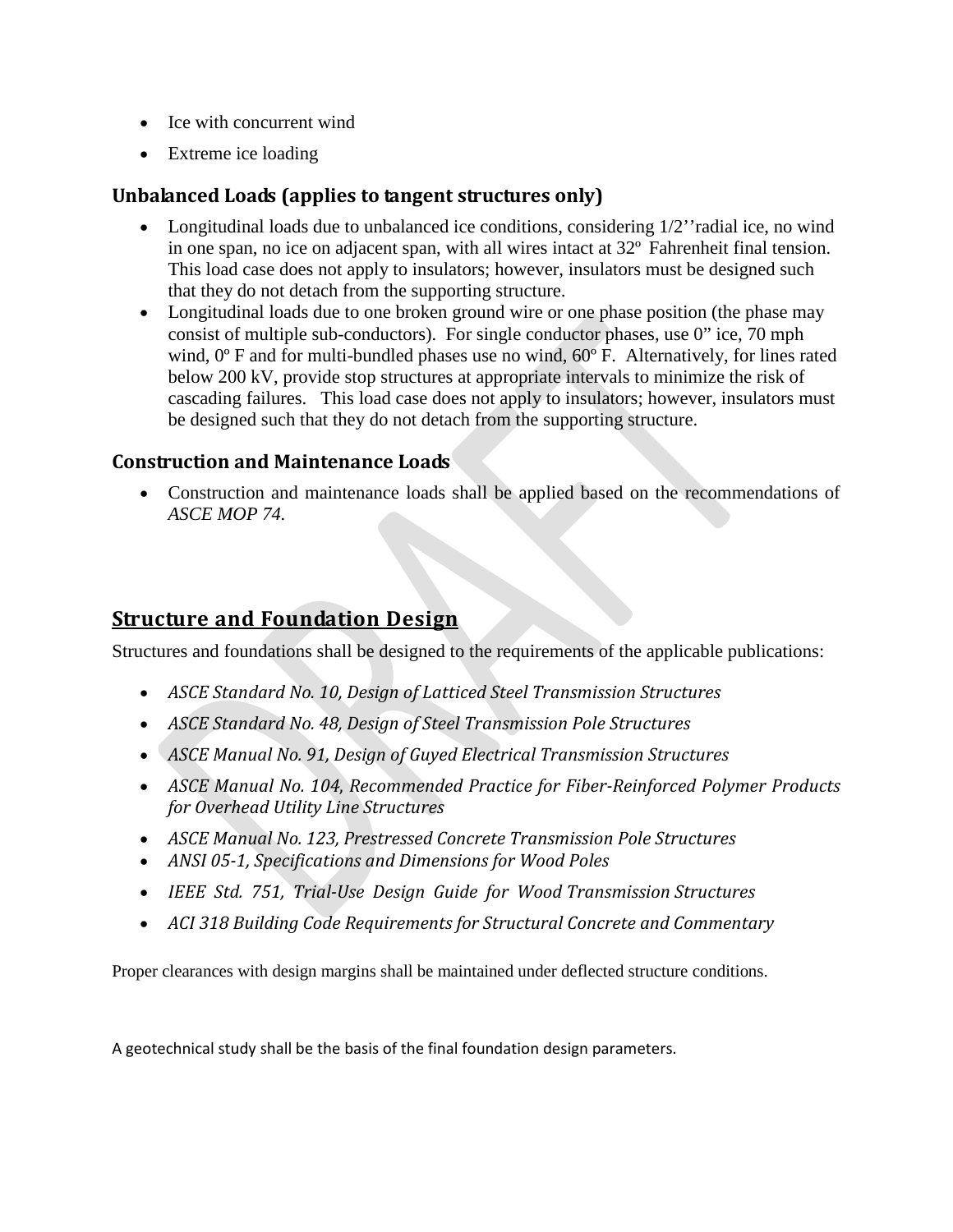# **Insulation Coordination, Shielding, and Grounding**

Insulation, grounding, and shielding of the transmission system (line and station) shall be coordinated between the Designated Transmission Owner and the Transmission Owner(s) to which the project interconnects to ensure acceptable facility performance.

All metal transmission line structures, and all metal parts on wood and concrete structures shall be grounded. Overhead shield wires shall also be grounded, or a low impulse flashover path to ground shall be provided. Grounding requirements shall be in accordance with the NESC.

## **Phase Conductors**

The minimum amperage capability of phase conductors shall meet or exceed the values shown below, unless otherwise specified by SPP. If otherwise specified by SPP, the SPP value shall govern. The amperage values shown in the table shall be considered to be associated with emergency operating conditions.

The emergency rating is the amperage the circuit can carry for the time sufficient for adjustment of transfer schedules, generation dispatch, or line switching in an orderly manner with acceptable loss of life to the circuit involved. Conductors shall be selected such that they will lose no more than 10 percent of their original strength due to anticipated periodic operation above the normal rating.

| Voltage (kV) | <b>Emergency</b><br><b>Rating</b> |
|--------------|-----------------------------------|
|              | (Amps)                            |
| $100 - 200$  | 1,200                             |
| 230          | 1,200                             |
| 345          | 3,000                             |
| 500          | 3,000                             |
| 765          | 4,000                             |

The conversion from conductor ampacity to conductor temperature shall be based on SPP Planning Criteria 7.2.; however, the RFP will specify the design wind speed and direction.